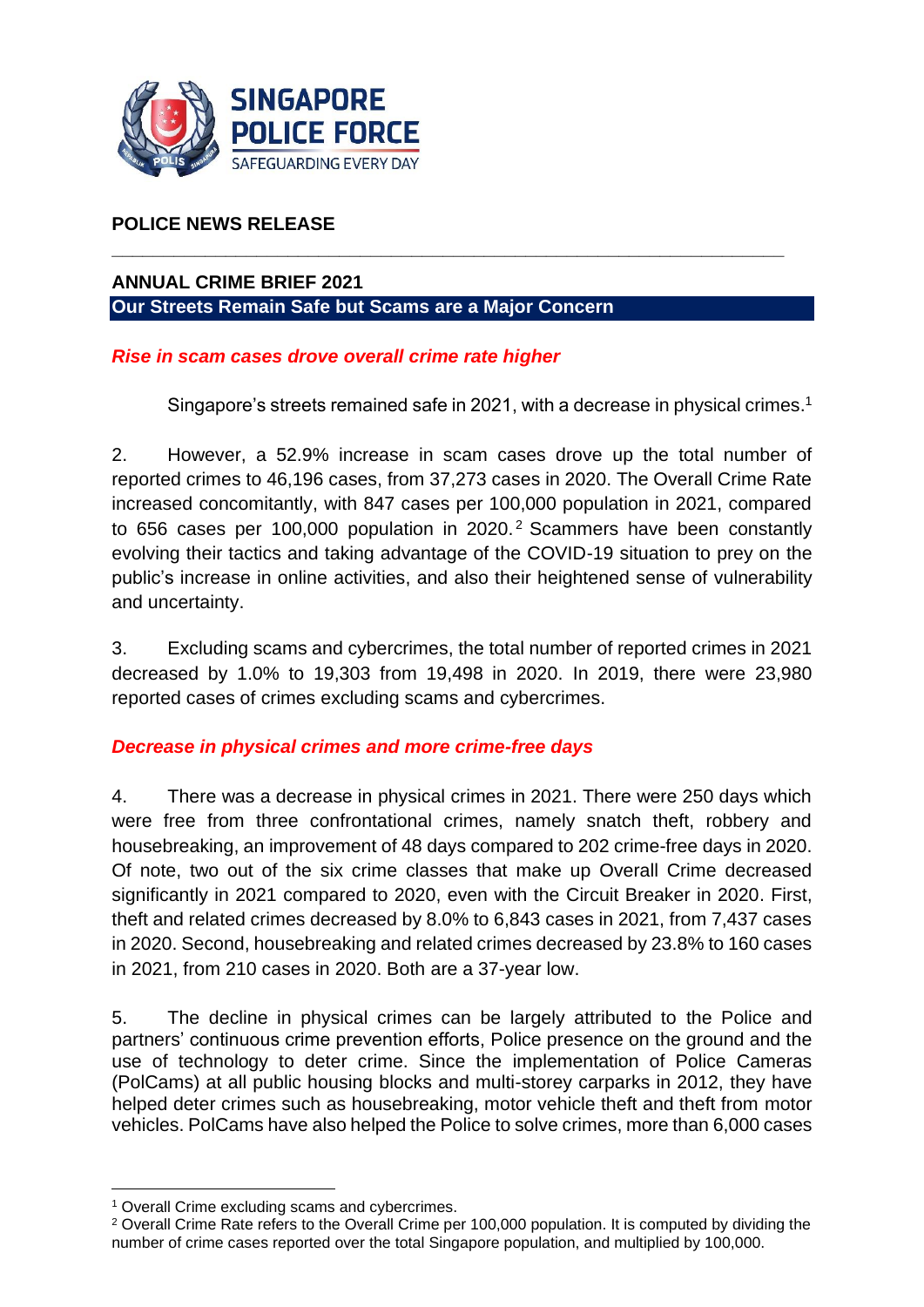to-date. More than 90,000 PolCams have been installed. The Police aim to have more than 200,000 PolCams installed islandwide by 2030.

#### **Scam Situation**

6. The total number of scam cases reported rose by 52.9% to 23,931 cases in 2021, from 15,651 cases in 2020. It made up 51.8% of Overall Crime in 2021, up from 42% in 2020.

7. The total amount cheated for the top ten scam types increased to \$504.4 million in 2021, from \$175.2 million in 2020. Please see **Annex A** for the statistics on the top ten scams.

#### *Top scams of concern*

8. Job scams, non-banking related phishing scams, e-commerce scams, investment scams, loan scams and banking related phishing scams remain of particular concern. They made up 80.4% of the top ten scam types reported in 2021. The total number of reported cases for these top six scam types rose by 99.2%, compared to 2020.

- a) Job scams
	- Job scams have become the top scam type, with the highest number of reported cases in 2021.
	- The number of job scam cases jumped to 4,554 cases in 2021, from 132 cases in 2020.
	- The total amount cheated increased to at least \$91.0 million in 2021, from at least \$217,000 in 2020.
	- The largest sum cheated in a single case in 2021 was \$4.3 million.
	- Advertisements on various social media platforms (such as Facebook, Instagram, Telegram and TikTok), WhatsApp and Short Message Service (SMSes), and approaches made via dating platforms (such as Tantan and Facebook Dating) were common methods used by the scammers to reach out to the victims.
- b) Non-banking related phishing scams
	- The number of cases increased more than four-fold to 2,783 cases in 2021, from 644 cases in 2020.
	- The total amount cheated jumped to at least \$15.3 million in 2021, from at least \$984,000 in 2020.
	- The largest sum cheated in a single case in 2021 was \$3.4 million.
	- In the majority of these cases, the culprits used reasons such as checks on the delivery status of a parcel or refund for unauthorised transactions to persuade victims to provide their banking credentials or card details and one-time password (OTP).
	- SMSes, calls and emails were the most common channels used by the scammers to approach the victims.
- c) E-commerce scams
	- The number of cases decreased by 19.4% to 2,707 cases in 2021, from 3,359 cases in the same period in 2020.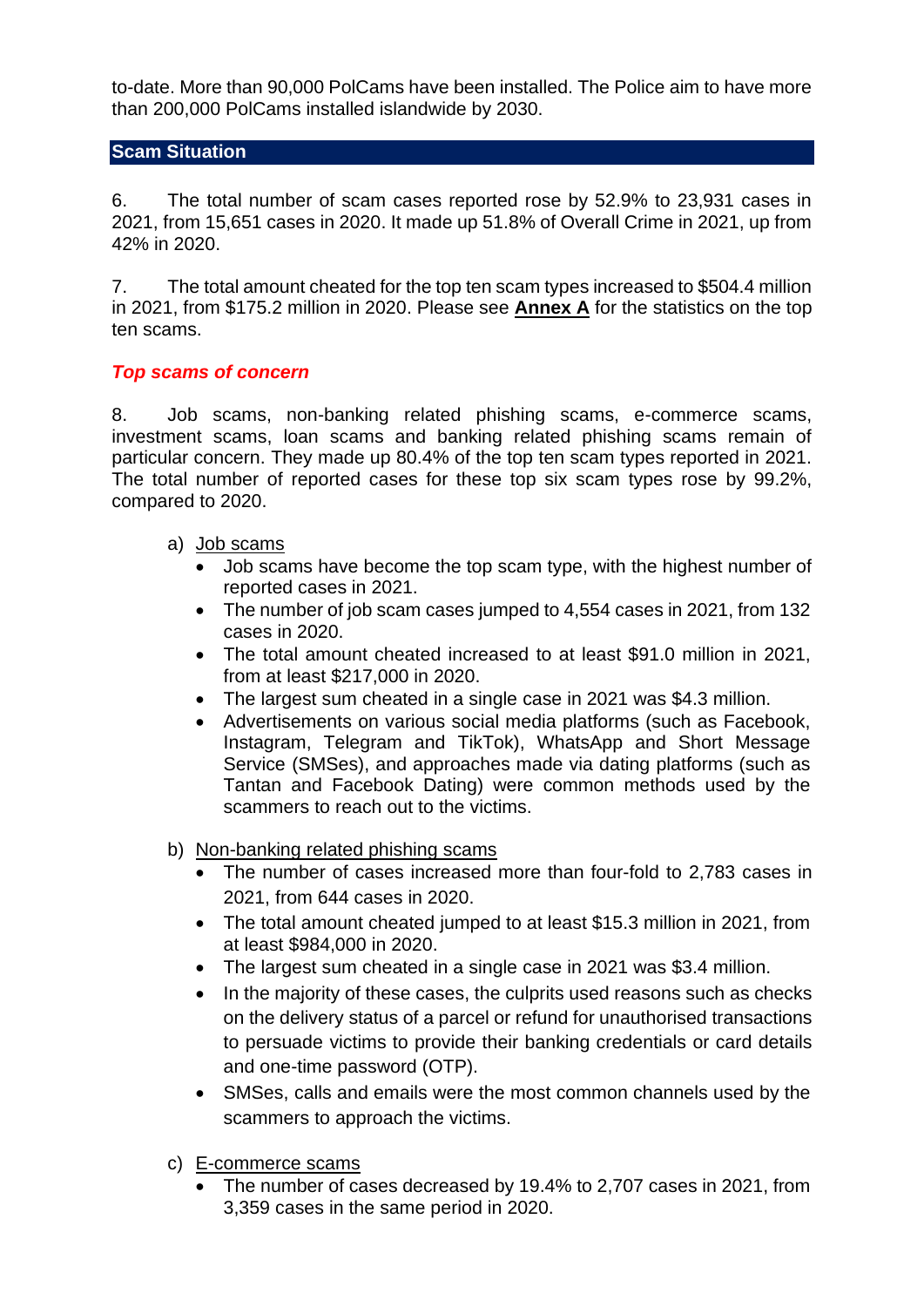- The total amount cheated decreased to at least \$5.8 million in 2021, from at least \$7.1 million in 2020.
- The largest sum cheated in a single case in 2021 was \$400,000.
- The most common platforms where these scams took place include Carousell, Facebook, and Shopee, while the common items involved in the transactions were electronic goods and gaming-related items (see **Annex B** for the breakdown of e-commerce scams on the various platforms).

#### d) Investment scams

- The number of investment scam cases more than doubled to 2,476 cases in 2021, from 1,096 cases in 2020.
- The total amount cheated increased to at least \$190.9 million in 2021, from at least \$68.8 million in 2020.
- The largest sum cheated in a single case in 2021 was \$6.4 million.
- Common platforms used by scammers to communicate with victims included Facebook, Tinder, and Instagram.
- e) Loan scams
	- The number of loan scam cases increased by 15.0% to 2,274 cases in 2021, from 1,978 cases in 2020.
	- The total amount cheated increased to at least \$18.3 million in 2021, from at least \$14.3 million in 2020.
	- The largest sum cheated in a single case in 2021 was \$361,000.
	- Websites, SMSes, WhatsApp messages, and advertisements on social media or e-commerce sites were the more common channels used by the scammers to reach out to potential victims.
- f) Banking related phishing scams
	- The number of cases increased by 66.9% to 2,237 cases in 2021, from 1,340 cases in 2020.
	- The total amount cheated more than tripled to at least \$19.4 million in 2021, from at least \$5.3 million in 2020.
	- The largest sum cheated in a single case in 2021 was \$1 million.
	- In these cases, culprits impersonated banks or government officials. They approached victims via calls (phone call/in-app calls e.g. WhatsApp), and convinced the victims to provide bank card or account details and OTP, by pretending to assist the victims with issues concerning the victims' bank card or account. They also sent unsolicited SMSes claiming that there were issues with the victims' banking account, and the victims were asked to click on a link embedded in the text message to resolve the issue. Upon clicking on the link, the victims were redirected to fake bank websites and asked to key in their internet banking account login details. In some cases, the SMSes would state a phone number, belonging to the scammers, that the victims could call to seek help with their suspended bank card. Subsequently, victims found unauthorised transactions made to their bank account.
	- Calls and SMSes were the most common channels used by the scammers to approach the victims.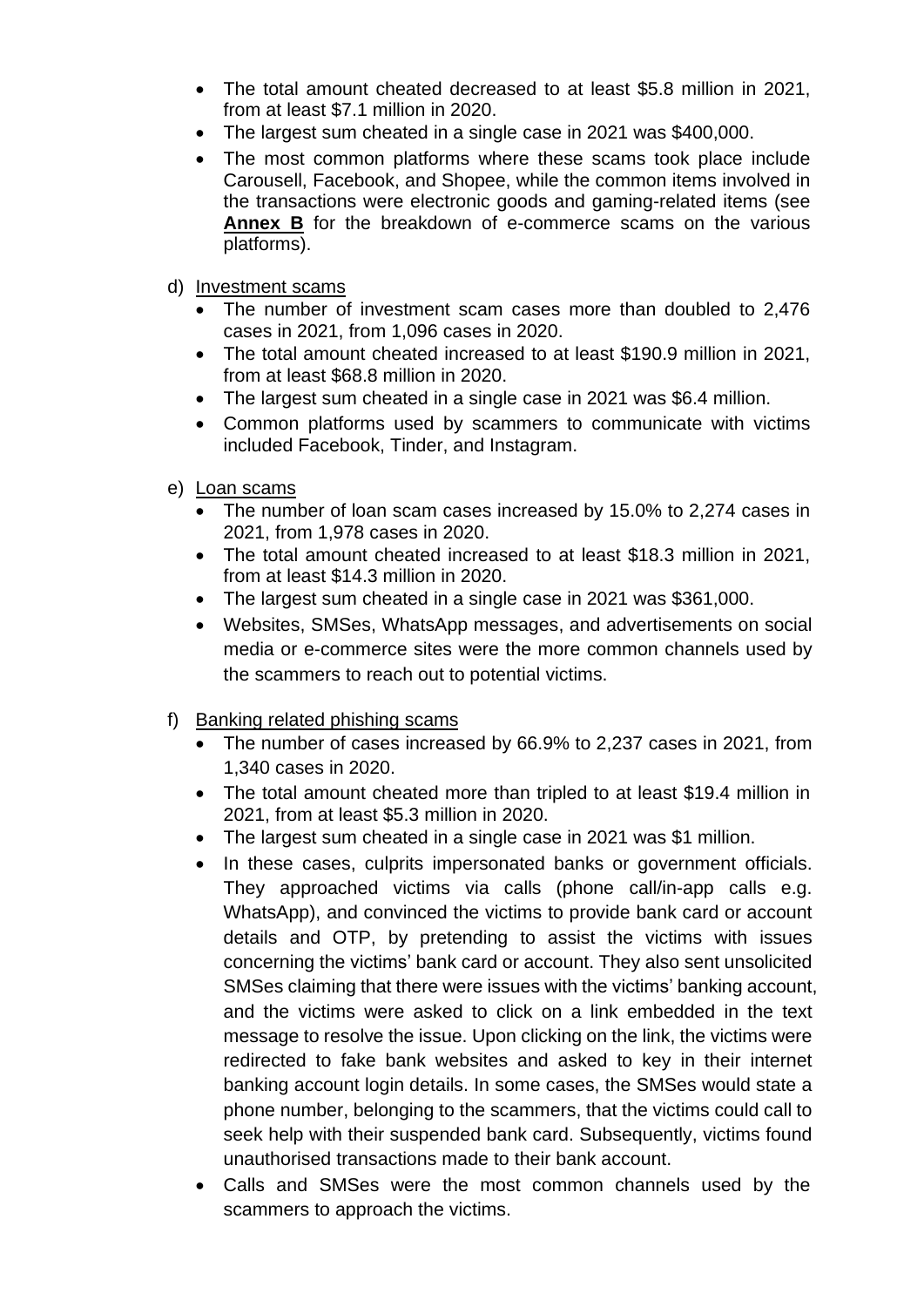9. Please see **Annex C** for the modus operandi of the top six scam types in 2021.

#### **Police Efforts to Fight Scams**

#### *Anti-Scam Centre continues to disrupt scammers' operations*

10. In March 2021, the Singapore Police Force (SPF) set up the Anti-Scam Division (ASD) to coordinate all of its anti-scam investigations and enforcement. The ASD investigates scam-related cases, focusing on detection, disruption as well as loss mitigation.

11. The Anti-Scam Centre (ASC), which is under the ambit of the ASD, uses technology to track scam trends and analyse crime data. In 2021, the ASC received more than 23,800 reports with losses amounting close to \$520 million. In the same period, the ASC froze more than 12,600 bank accounts and recovered more than \$102 million.

#### *Strengthened enforcement against scam operations*

12. The SPF continued to take tough anti-scam enforcement actions against local scammers and money mules. In 2021, the SPF conducted 26 islandwide anti-scam enforcement operations, leading to the investigation of more than 7,500 money mules and scammers.

13. Between September 2021 and November 2021, the SPF conducted three islandwide anti-scam enforcement operations targeting money mules linked to job scams. These led to the arrest of 135 individuals and investigation of 141 others for selling their bank accounts, or relinquishing their Singpass credentials to criminal syndicates to open bank accounts, to serve as conduits to receive funds from scam victims.

14. To disrupt scammers' operations to transfer money away from victims' accounts, the ASC works closely with the Monetary Authority of Singapore (MAS) and financial institutions to swiftly freeze bank accounts suspected to be involved in scams. In 2020, the ASC initiated Project FRONTIER (Fund Recovery Operations & Network Team, Inspiring Effective Resolutions). Under Project FRONTIER, once the Police are notified, most bank accounts suspected to be involved in scammers' operations can be swiftly frozen within a day, as opposed to the 14 to 60 working days that these processes used to take. From the initial 30 members, the ASC currently partners more than 60 institutions under Project FRONTIER.

15. To counter criminals who exploit fraudulently registered prepaid SIM cards as an anonymous channel of communications for illicit activities such as unlicensed moneylending, scams and vice, the SPF conducted simultaneous raids targeting 17 handphone shops in a nine-hour islandwide operation on 16 January 2022. Ten persons were arrested for their suspected involvement in fraudulently registering prepaid SIM cards using the particulars of unsuspecting customers or foreigners who have not entered or have left Singapore, and 24 others are assisting with investigations. These handphone retailers are suspected to have abused the computer systems holding registration information for prepaid SIM cards and selling them to customers who wanted to remain anonymous. The ASC has also worked with telecommunication companies and online marketplaces to terminate more than 3,300 mobile lines, report more than 17,300 WhatsApp lines, and remove more than 1,300 suspicious online monikers and advertisements involved in suspected scams.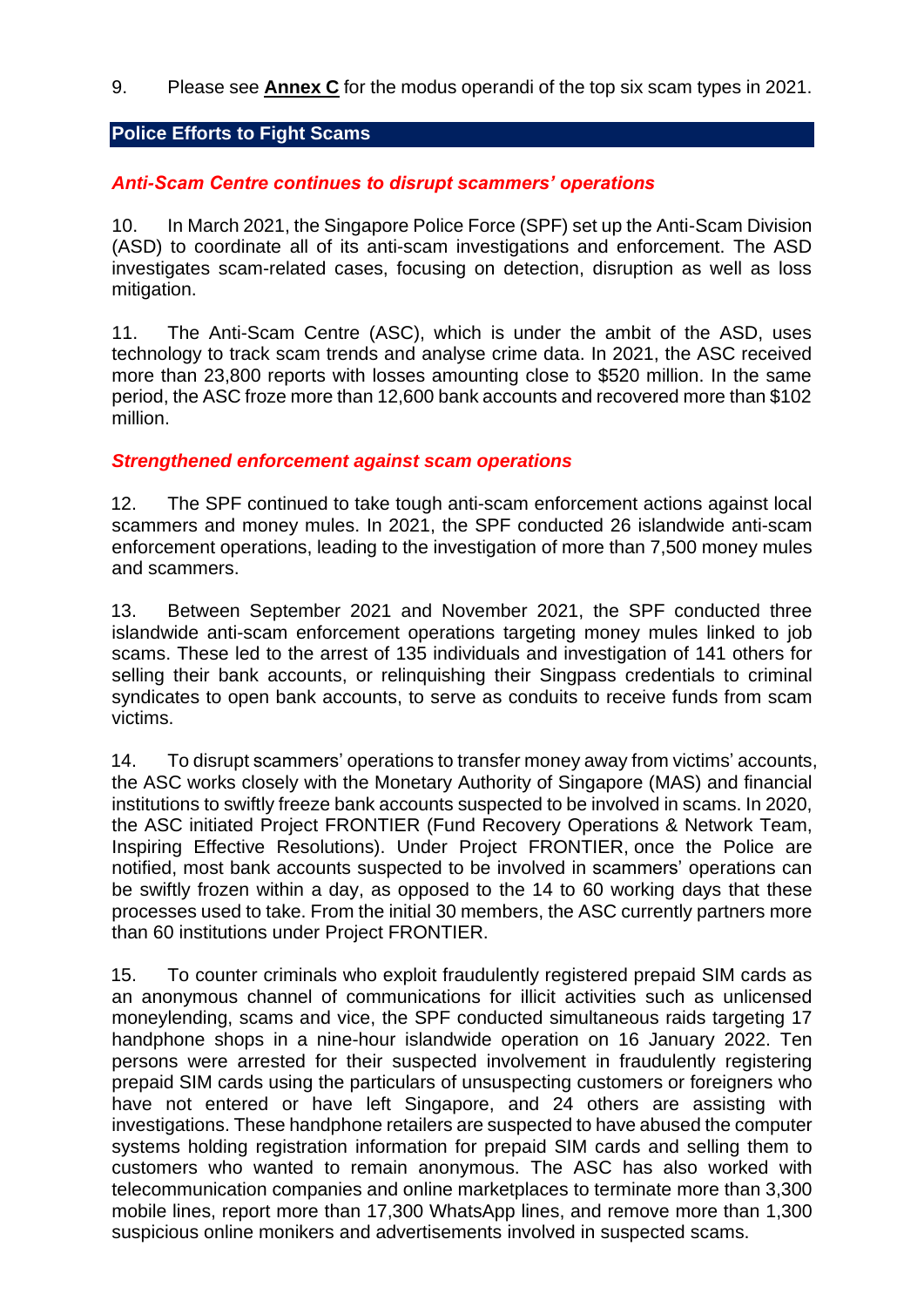16. The SPF also took to task money mules who had helped to facilitate the scams. The scammers commonly use bank accounts surrendered or operated by money mules to obscure their involvement and launder their criminal proceeds. In 2020, the Payment Services Act 2019 (PS Act) came into force, making this a specific offence. Prior to the operationalisation of the PS Act, money mules could only be prosecuted under the Corruption, Drug Trafficking and other Serious Crimes (Confiscation of Benefits) Act (CDSA) for money laundering, which needed a much higher legal threshold. With the PS Act, money mules can now be charged with the offence of carrying on a business of providing payment services without a licence. On 10 January 2022, a man was sentenced to seven weeks' imprisonment and a fine of \$645 for carrying on a business of providing a payment service without a licence under the PS Act. He had received funds in his bank accounts and made outward transfers to an overseas bank account. To-date, at least seven individuals have been convicted of carrying on a payment services business in Singapore without a licence. To further disrupt scammers' operations, Police are considering additional legislative levers to take even stronger and more effective action against money mules.

#### *Leveraging technology to combat scams*

17. The ASC launched Project COMBAT (Centralised Operational Messaging Bot, Addressing Threats) on 17 July 2021, to leverage technology to tackle the increase in scams. Through sense-making and collaboration with Police intelligence units and land division units, the ASC was able to detect many potential victims and alert them to the danger before they fell prey to the ongoing scam. The ASC conducted more than 6,900 successful interventions between May and December 2021.

18. One example is Project Awakenings, which the ASC launched on 3 December 2021, and which proactively engages potential victims on investment scams. Information is gleaned through crowdsourcing within the Police: The ASC has set up a framework that gets Police officers to submit to the ASC, screenshots of suspicious WhatsApp groups promoting unregulated investment products, gleaned from their own contacts or during interactions with the public. Using Optical Character Recognition (OCR) technology, ASC has automated the capturing of the local handphone numbers of participants in the WhatsApp groups, and then sends out targeted advisories to these potential victims via SMS (SG-Mail) with the use of Robotic Process Automation. As of end December 2021, more than 1,300 potential victims of investment scams had received the advisory.

#### *ScamShield mobile application*

19. The ScamShield mobile app, jointly developed by the National Crime Prevention Council (NCPC) and the Open Government Products team from the Government Technology Agency, identifies and filters out scam messages using artificial intelligence. It also blocks calls from phone numbers that were used in other scam cases or reported by ScamShield users. These two functions reduce opportunities for scammers to reach out to intended victims.

20. The app was launched on 20 November 2020. It is currently available for iPhone users, and an Android version will be rolled out in the first half of 2022.

21. Since its launch, ScamShield has been downloaded more than 257,000 times. More than 3.7 million SMSes and calls have been picked up as potential scams, and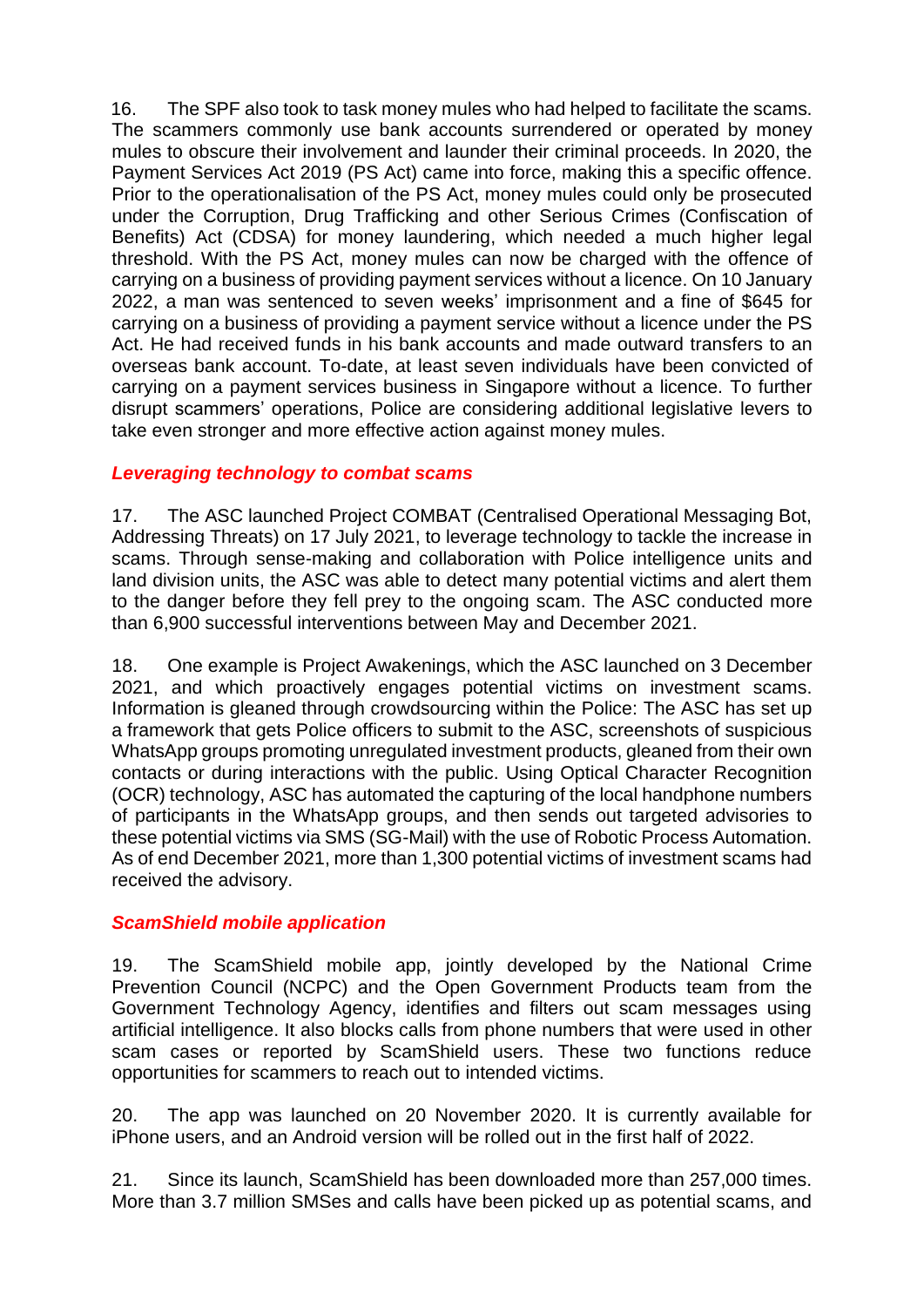more than 15,500 phone numbers have been blocked from making calls to users of the application.<sup>3</sup>

22. Please see **Annex D** for comments from the Director of the Commercial Affairs Department.

## *Collaboration with foreign law enforcement agencies*

23. On the international front, the Police work closely with foreign counterparts and partners such as the Hong Kong Police Force, the Royal Malaysia Police, and Interpol, to exchange information and conduct joint investigations and operations against transnational scams.

24. Through this close collaboration, the Police and overseas law enforcement agencies successfully took down 16 scam syndicates comprising nine job scam syndicates, four China/Government Officials impersonation scam syndicates and three internet love scam syndicates in 2021, leading to the arrest of more than 230 persons who were responsible for more than 1,350 cases.

#### *Continued public education efforts to raise awareness on scams*

25. To educate the public, the Police and NCPC proactively disseminate information and advisories on scams, and highlight successful prosecutions on a regular basis. For example, NCPC's commissioned programme 'CrimeWatch' features a regular 'Scam Alert' segment which highlights topical scams and provides prevention tips to viewers. In addition, NCPC regularly shares scam prevention tips and advisories with the public through various social media and messaging platforms. It has also commissioned various media content pieces to share crime prevention tips with members of the public, and in particular to educate them on scam signs to look out for. The Police also collaborate with other partners to raise awareness of scams.

26. SPF formalised an e-Shoppers on Watch interest group under the Cyber category of the Community Watch Scheme (CWS) to share the latest crime concerns and scam advisories. Members are encouraged to share such useful information with their loved ones to prevent them from being victims of crime.

27. The NCPC and SPF, in collaboration with SGAG, also rolled out an anti-scam jingle via social media platforms. The jingle references the style of Korean popular music (K-pop) videos. Its chorus uses the catch phrase of "Spot the Signs. Stop the Crimes.", which is the tagline for the current Anti-Scam Campaign. The lyrics describe a few scam tactics typically used by scammers such as requests for OTPs.

#### *Introduction of E-Commerce Transaction Safety Ratings*

28. E-commerce scams continue to be one of the top scam types in Singapore. As such, the Inter-Ministry Committee on Scams (IMCS) will be introducing the E-Commerce Marketplace Transaction Safety Ratings (TSR) later this year. The TSR will provide an indication of the extent to which different e-commerce marketplaces have in place anti-scam measures that the Ministry of Home Affairs (MHA) assesses to be most critical in combating e-commerce scams.

29. The TSR will serve to:

Figures updated as of 31 January 2022.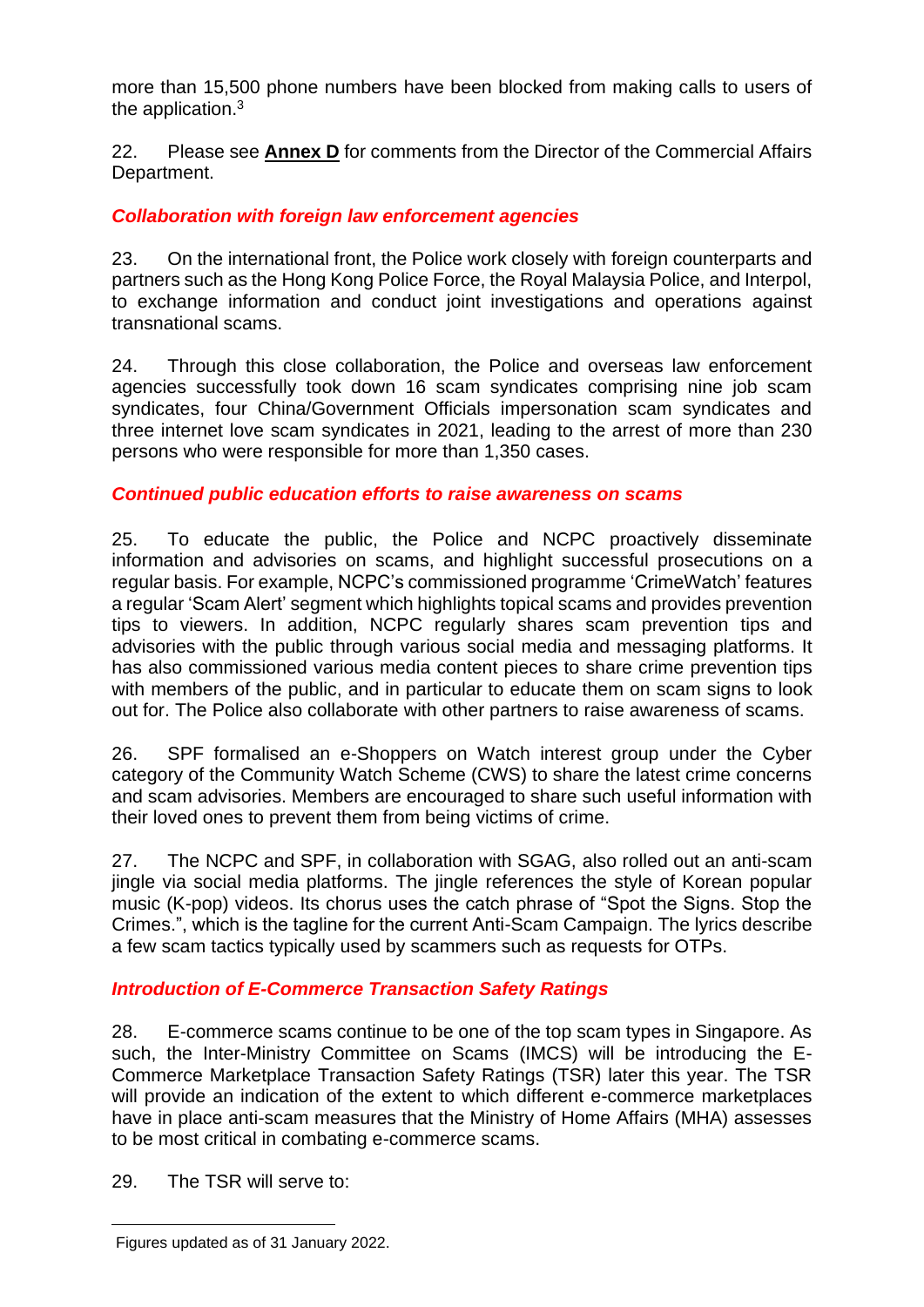- a. Create awareness on features that keep e-commerce transactions safe, and how to use these features;
- b. Allow consumers to make an informed choice on which e-commerce marketplace to use for their transactions, based on the availability of safety features on the marketplace; and
- c. Raise consumer vigilance, and encourage the use of safety features and good practices when transacting online.

30. The first TSR Report and more details on this initiative will be released later this year.

#### *Public vigilance essential to combatting scams*

31. The prevalence of scams is high in Singapore, as in many other parts of the world. At least 90% of scams in Singapore originate from overseas and these scammers are syndicated, well-resourced and technologically sophisticated. Such cases are difficult to investigate and prosecute, as our efforts will be dependent on the level of cooperation from overseas law enforcement agencies, and their ability to track down the scammers operating in their jurisdiction. Where monies have already been moved outside Singapore, recovery is very difficult.

32. Given the rate at which new scam variants are surfacing, a discerning and wellinformed public is the best defence.

33. The Police will continue to work with the NCPC and other stakeholders to educate the public about scams. We will focus our efforts in the online realm, where most of the scams are taking place.

34. Members of the public are advised to keep themselves informed of the latest scam variant. They can visit the website www.scamalert.sg to learn about the various types of scam and steps they can take to avoid falling prey.

35. Please see  $\frac{\text{Annext}}{\text{E}}$  for comments from the Chairman of NCPC.

#### **Rise in Voyeurism Cases**

36. Voyeurism cases increased to 467 in 2021, from 394 cases in 2020. A lower number of voyeurism cases was recorded in 2020 likely because of the lower ridership on public transport, lower footfall at shopping malls, and the closure of public entertainment outlets during the Circuit Breaker.

37. The top three locations, where about 67.2% of voyeurism cases occurred were:

- a) in residential premises there were 179 such cases reported in 2021, as compared to 105 cases reported in 2020;
- b) on the public transport system there were 79 such cases reported in 2021, as compared to 68 cases reported in 2020; and
- c) in shopping complexes there were 57 such cases reported in 2021, as compared to 58 cases reported in 2020.

38. Members of the public are reminded to stay vigilant against voyeurism by being aware of their surroundings. They are also advised to make a police report as soon as possible if they are a victim of voyeurism or have witnessed the crime being committed.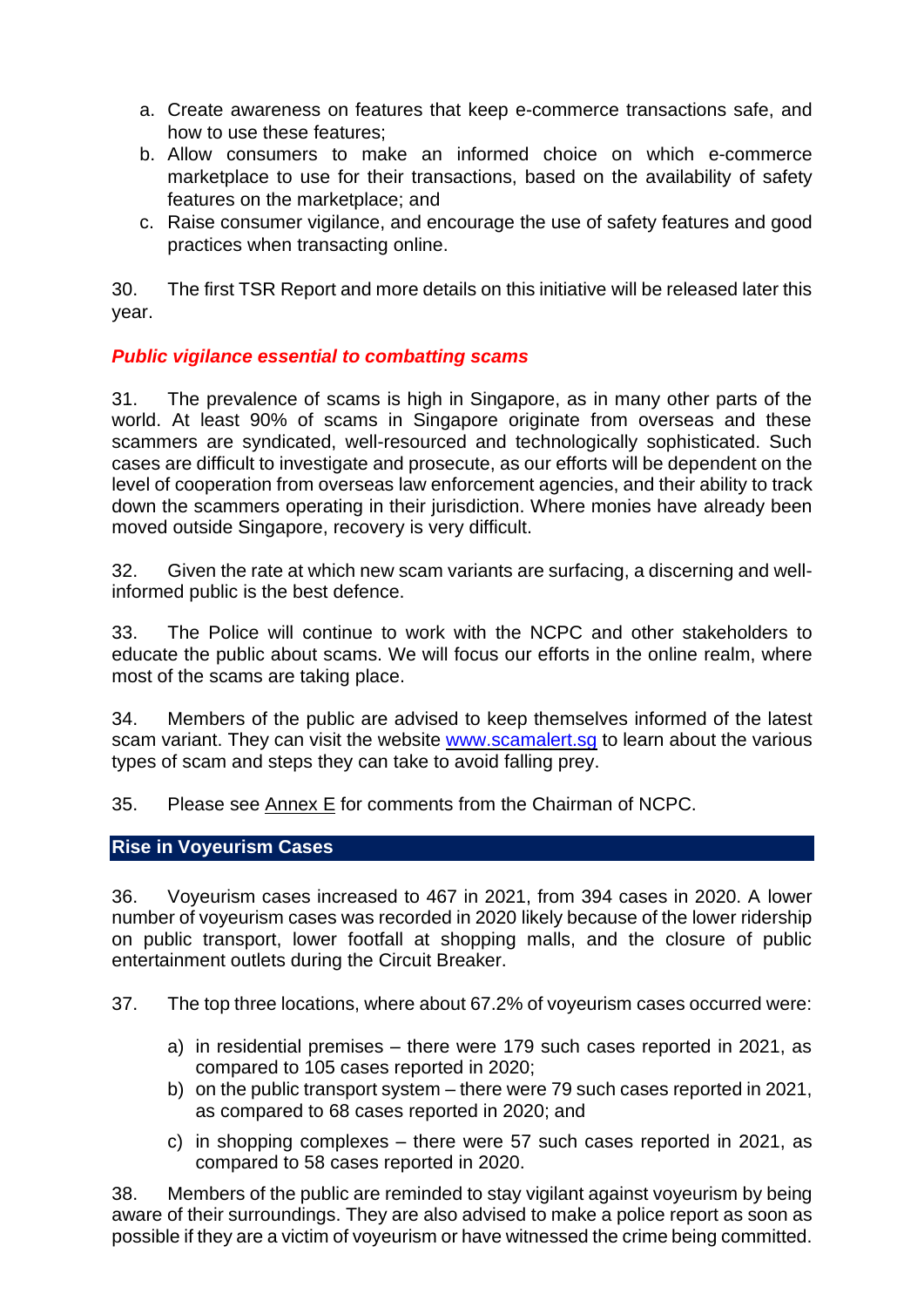Reporting such crimes early is crucial in helping the Police identify and arrest the perpetrators.

#### **Rise in Outrage of Modesty (OM) Cases**

39. OM cases increased to 1,480 cases in 2021, from 1,321 cases in 2020. This increase was partly due to a lower number of OM cases recorded in 2020 because of the Circuit Breaker. In 2019, there were 1,605 OM cases. OM cases accounted for 42.3% of all sexual crime cases reported in 2021.

40. Of the 1,480 OM cases in 2021, 918 cases involved culprits known to the victim.

41. The number of OM cases occuring within the public transport system, including at public transportation nodes and on public transport, remains a concern. There were 148 OM cases in 2021 involving culprits unknown to the victim and which occurred on the public transport system, compared to 145 the previous year.

42. The Police continue to work closely with public transport operators and partners, including the NCPC, to reach out to commuters to raise awareness. For example, posters on voyeurism and OM are prominently displayed on MRT trains, and at train stations and bus interchanges. Public education videos on OM are screened at MRT stations. In September 2021, advisories on OM were distributed to commuters who were registered on various transport-related mobile apps such as the Land Transport Authority (LTA) MyTransport app, SMRTConnect app, and SBS Transit app. The Police also utilise targeted advertising through multiple platforms including online channels such as social media platforms, out-of-home spaces, and advertisements on TV and radio. These advisories and videos educate the public on what they can do when they encounter such crimes, and remind them to stay vigilant and report the matter to the Police if they encounter anything suspicious.

43. Riders on Watch (ROW), a programme that has been subsumed under the CWS, was introduced in 2019 to encourage commuters to be vigilant to crime and security concerns while travelling on the public transport network. ROW taps on commuters to act as additional 'eyes and ears' on public transport for the Police, with volunteers keeping watch for suspicious persons or activities, and providing valuable information to the Police. These volunteers also receive regular crime advisories affecting the public transport system.

#### **Cyber Extortion Cases are a Concern**

44. The number of cyber extortion cases increased to 420 cases in 2021, from 245 cases in 2020. In these cases, criminals typically befriend victims online and subsequently coax them into performing compromising or indecent acts in front of a camera. Thereafter, the criminals would use the video footage or images to extort money or online credits from these victims. In some cases, victims were asked to visit a link or to download an app that may result in granting the criminals access to the victims' contact data, which will then be used to extort the victims. The total amount lost by victims of cyber extortion cases was at least \$1.3 million. The most common social media platforms where these cases took place were Facebook, Instagram and Tinder.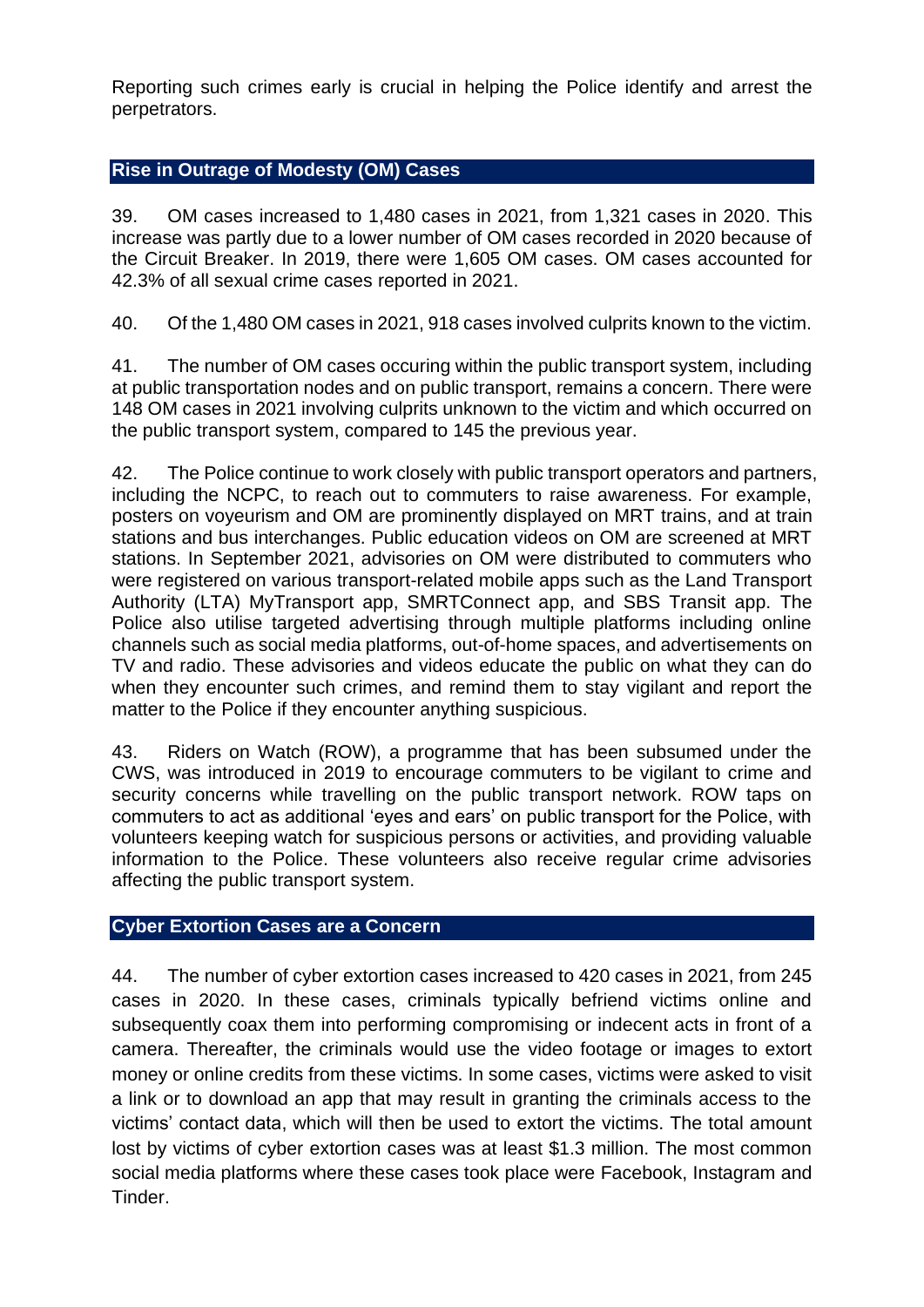45. The Police have been working with the grassroots community to reach out to members of the public, to alert them to the threat of cyber extortion and share crime prevention measures.

## **Business Operators and the Community Play a Key Role in Fighting Crime**

46. Criminals, including scammers, remain a threat to public safety and security. The ongoing COVID-19 situation provides opportunities for them to exploit the public's fear and sense of uncertainty, and to develop new schemes and target new victims. This is evident from the significant increase in online scam cases reported in 2021.

47. Everyone has a part to play in keeping Singapore safe and secure, especially during these uncertain times. Business operators such as banks, online marketplaces and telcos have a responsibility to prevent, deter and detect crimes committed through their platforms. Putting in place anti-scam measures and precautions against crimes will also help business operators keep their customers safe.

48. To recognise the community and business operators for their support in helping to keep Singapore safe and secure, the Police presented 80 Public Spiritedness Awards and 131 Community Partnership Awards in 2021. We encourage the community to continue to support us in the fight against crime.

49. Family members and friends also play an important part. They can prevent someone they know from falling victim, by being aware of the threats and cautioning their loved ones about them. Members of the public should stay vigilant and report any crime-related information to the Police.

50. In December 2021, the Police launched the CWS, which integrates the various watch groups, including the Neighbourhood Watch Zone (NWZ), Vehicles on Watch and ROW, under one umbrella scheme. Anchored on five categories, with various groups created under each category to cater to different interests, CWS harnesses the community spirit of these interest groups to build a larger community regardless of geographic boundaries, where everyone can be vigilant while engaged in their areas of interest. CWS members can sign up for one or more of the interest groups. Upon doing so, they will receive regular updates, including crime-related advisories, as well as opportunities to participate in related activities, training, and workshops. In turn, CWS members are encouraged to actively share crime information from the Police with their loved ones and prevent them from being victims of crime, to be vigilant, and to share relevant crime information they come across with SPF.

51. We encourage more members of the public to join the CWS, and to work with us to keep Singapore safe and secure for everyone.

52. Please see Annex F for comments from the Director of Operations Department.

**PUBLIC AFFAIRS DEPARTMENT SINGAPORE POLICE FORCE 16 FEBRUARY 2022**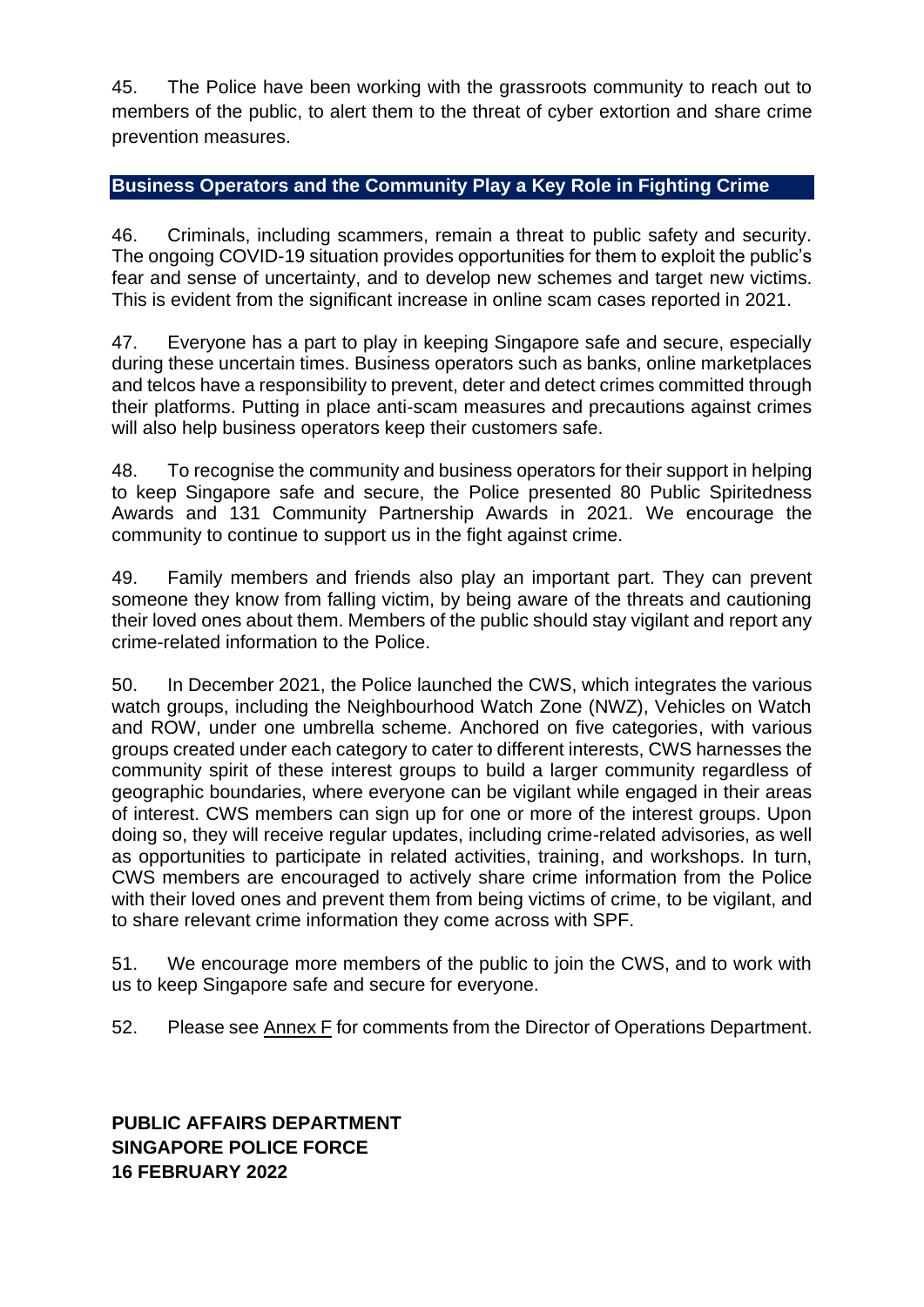#### **ANNEX A**

## **TOP TEN SCAM TYPES IN SINGAPORE IN 2021**

|                                                      | <b>Cases Reported</b> |                               | <b>Amount Cheated</b> |                                   |                               |
|------------------------------------------------------|-----------------------|-------------------------------|-----------------------|-----------------------------------|-------------------------------|
|                                                      | 2021                  | <b>Change</b><br>from<br>2020 | 2021                  | <b>Change</b><br><b>from 2020</b> | <b>Largest sum</b><br>cheated |
| <b>Job Scams</b>                                     | 4,554                 | $+4,422$                      | \$91.0m               | $+$ \$90.8m                       | \$4.3m                        |
| <b>Non-Banking Related</b><br><b>Phishing Scams</b>  | 2,783                 | $+2,139$                      | \$15.3m               | $+ $14.4m$                        | \$3.4m                        |
| <b>E-Commerce Scams</b>                              | 2,707                 | $-652$                        | \$5.8m                | $-$1.2m$                          | \$400k                        |
| <b>Investment Scams</b>                              | 2,476                 | $+1,380$                      | \$190.9m              | $+ $122.1m$                       | \$6.4m                        |
| Loan Scams                                           | 2,274                 | $+296$                        | \$18.3m               | $+ $3.9m$                         | \$361k                        |
| <b>Banking Related</b><br><b>Phishing Scams</b>      | 2,237                 | +897                          | \$19.4m               | $+ $14.1m$                        | \$1.0m                        |
| Social Media<br><b>Impersonation Scams</b>           | 1,614                 | $-1,305$                      | \$5.5m                | $+ $18k$                          | \$1.0m                        |
| <b>Internet Love Scams</b>                           | 1,099                 | $+276$                        | \$46.9m               | $+ $13.6m$                        | \$3.0m                        |
| <b>China Officials</b><br><b>Impersonation Scams</b> | 752                   | $+310$                        | \$106.4m              | $+$ \$66.7m                       | \$6.2m                        |
| <b>Fake Friend Call</b><br><b>Scams</b>              | 685                   | $+685$                        | \$4.5m                | $+ $4.5m$                         | \$616k                        |
| <b>Total</b>                                         | 21,181                | $+8,448$                      | \$504.4m <sup>#</sup> | +\$329.2m                         |                               |

*# The sum of the amount lost will not tally due to rounding.*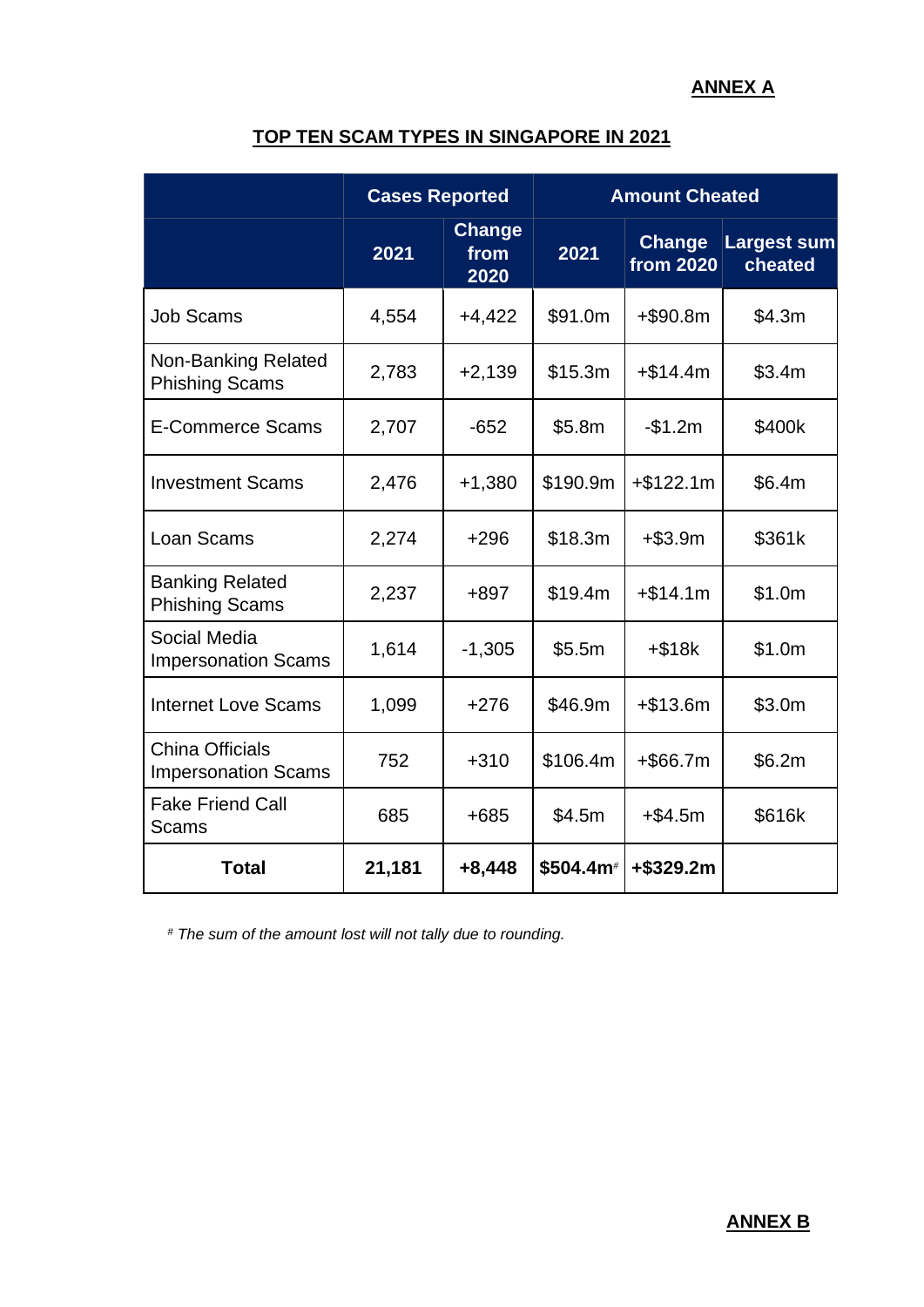





#### **ANNEX C**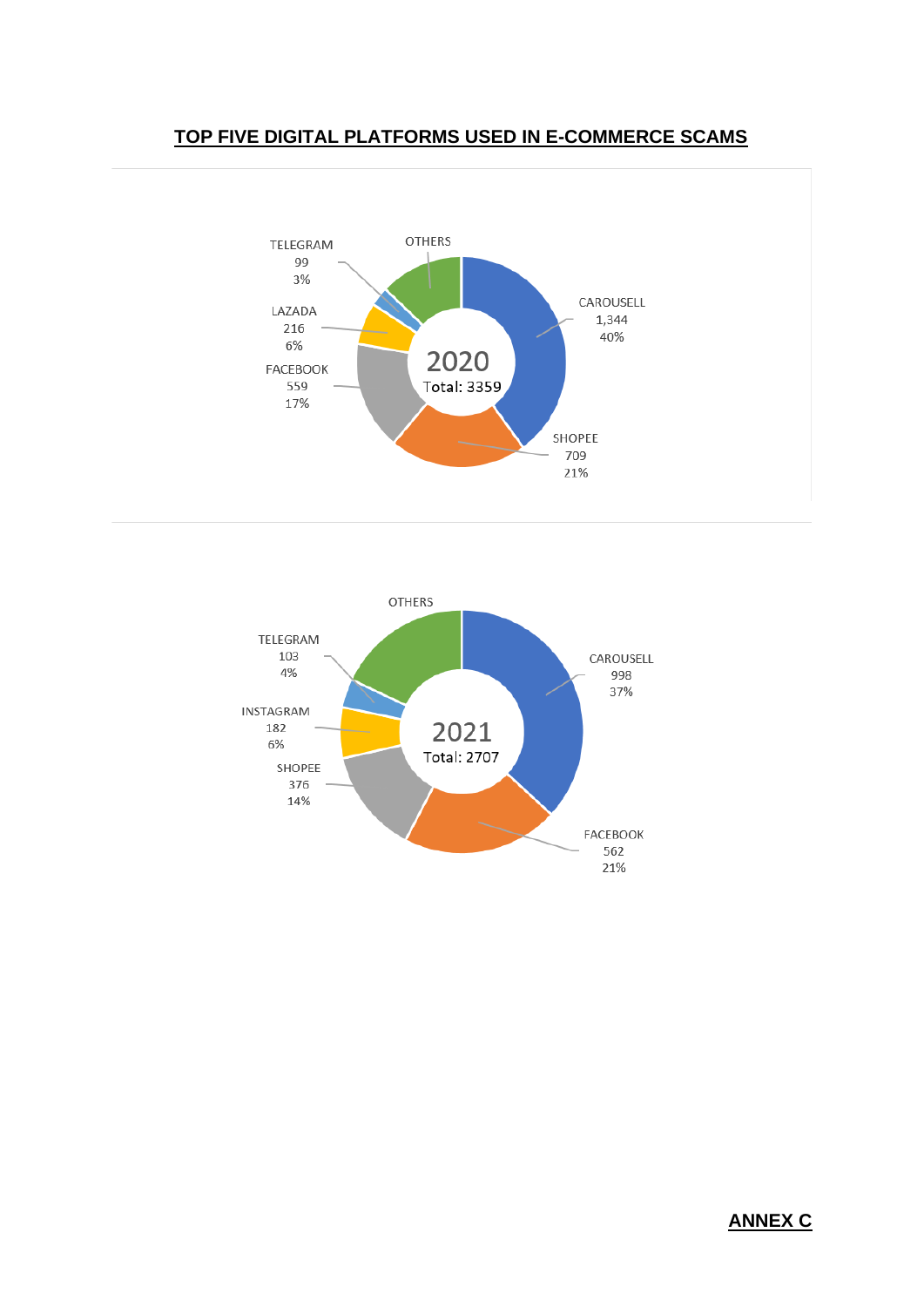## **MODUS OPERANDI FOR THE TOP SIX SCAM TYPES IN 2021**

| <b>TOP SIX</b><br><b>SCAM</b><br><b>TYPES</b> | <b>MODUS OPERANDI</b>                                                                                                                                                                                                                                                                                                                                                                                                                                                                                                                                                                                                                                                                                                                                                                                                    |
|-----------------------------------------------|--------------------------------------------------------------------------------------------------------------------------------------------------------------------------------------------------------------------------------------------------------------------------------------------------------------------------------------------------------------------------------------------------------------------------------------------------------------------------------------------------------------------------------------------------------------------------------------------------------------------------------------------------------------------------------------------------------------------------------------------------------------------------------------------------------------------------|
|                                               | The Police have observed four variants of jobs scams:                                                                                                                                                                                                                                                                                                                                                                                                                                                                                                                                                                                                                                                                                                                                                                    |
| <b>Job Scam</b>                               | i.<br>In the first variant, victims were told to download fake mobile<br>applications to grab the jobs through the application. Thereafter,<br>they would be instructed to top-up funds into their account on the<br>applications by either transferring the money to bank accounts<br>provided, or converting the amount into cryptocurrency and<br>transferring them into wallets provided by the scammer. As<br>allegedly promised victims<br>would<br>have<br>scammers<br>their<br>commission after a certain number of tasks have been completed,<br>the amount would then be reflected in their mobile application<br>accounts. However, the victims would later realise that they have<br>been scammed when they were unable to withdraw the money<br>from these accounts.                                        |
|                                               | In the second variant, victims would receive a warning letter via<br>ii.<br>WhatsApp and be pressured into making further fund transfers to<br>bank accounts or cryptocurrency wallets provided if they have<br>chosen to discontinue with these jobs. The letter would indicate<br>that their mobile application accounts would be frozen and legal<br>actions could be taken against them if they were to discontinue<br>with the 'job'. The scammers have also included the emblems of<br>SPF, Singapore's Coat of Arms as well as the Supreme Court on<br>the warning letters issued to victims to enhance the credibility of<br>their ruse. Victims would eventually realise that they have been<br>scammed when they did not receive their commission after<br>completing the tasks given to them by the scammers. |
|                                               | In the third variant, the victims received unsolicited text<br>iii.<br>messages, Whatsapp messages, Facebook or Instagram posts,<br>or came across advertisements online promoting highly paid part-<br>time affiliate marketing related jobs. The scammers would offer<br>fake online jobs which required the victims to complete easy tasks<br>such as following social media accounts and liking social media<br>posts to boost its viewership. In order to perform the job and earn<br>their commission, the victims would be directed to sign up for free<br>membership accounts on websites and mobile applications<br>provided by the scammers.                                                                                                                                                                   |
|                                               | In the fourth variant, the scammers would befriend victims on<br>iv.<br>messaging applications such as MiChat and WeChat. These<br>scammers would then introduce victims to purported job offers<br>that would allow them to earn commission through the buying and<br>selling of movie tickets involving various companies, such as<br>Filmgo Production and Filmgo Digital etc. Victims would be<br>directed to sign up for accounts on the "Filmgo" websites provided<br>by the scammers. These websites would also offer mobile                                                                                                                                                                                                                                                                                      |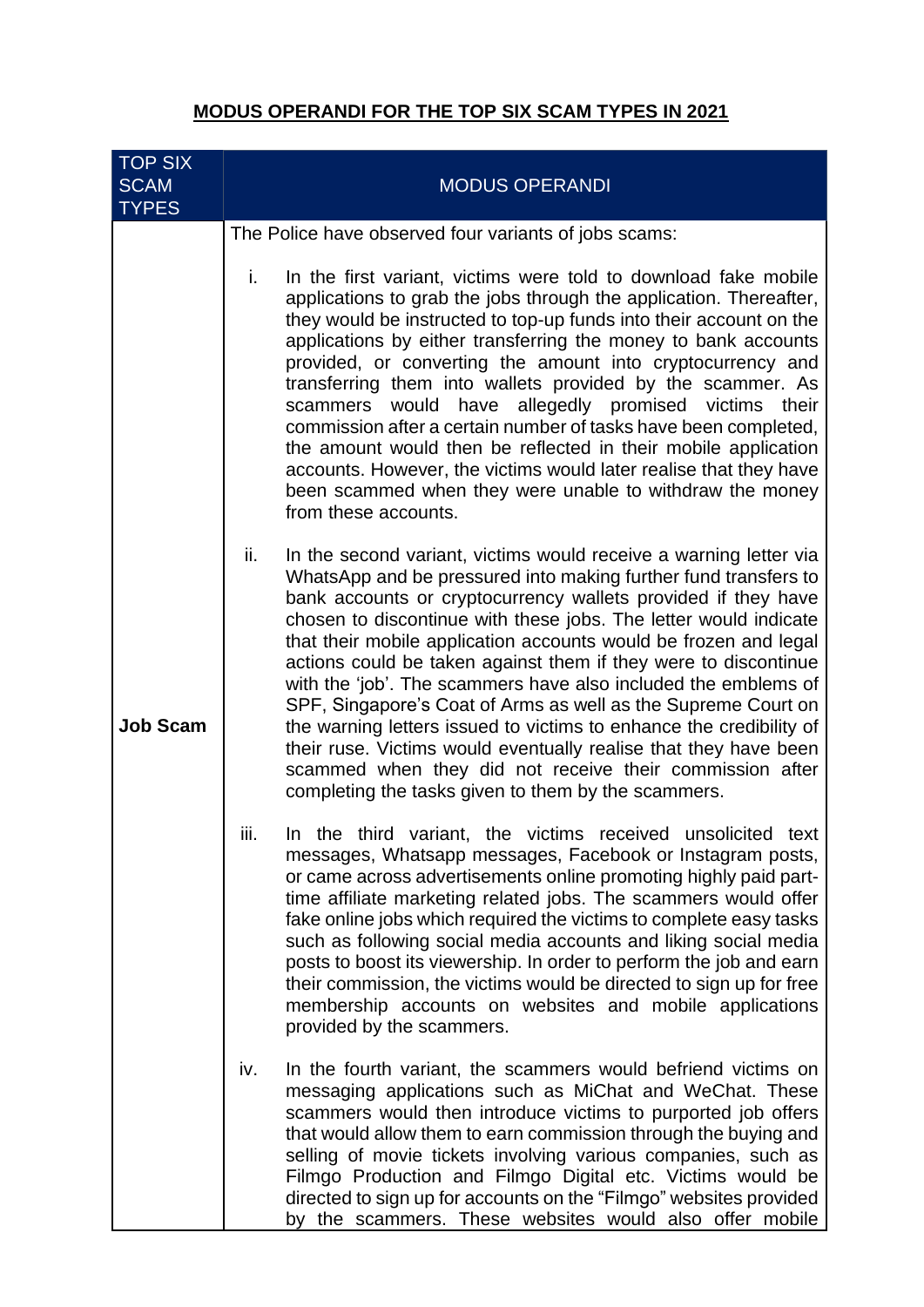|                                                 | applications for victims to download and use its services<br>conveniently. Victims would be required to top-up their "Filmgo"<br>accounts in order to buy and sell movie tickets and earn<br>commissions, and the scammers would provide victims with bank<br>accounts belonging to unknown individuals for the payment to be<br>made. Most of the time, the victims would be convinced that their<br>work was legitimate as their "Filmgo" account indicated the<br>commissions they received after completing the jobs. However,<br>victims would eventually discover that they had been scammed<br>when they were unable to withdraw the money from their "Filmgo"<br>accounts.                                                                                                                                                                                                                                                                                                                                                                                                                                                                                                                                                                                                                                                                                                                                                                                                                                        |  |
|-------------------------------------------------|---------------------------------------------------------------------------------------------------------------------------------------------------------------------------------------------------------------------------------------------------------------------------------------------------------------------------------------------------------------------------------------------------------------------------------------------------------------------------------------------------------------------------------------------------------------------------------------------------------------------------------------------------------------------------------------------------------------------------------------------------------------------------------------------------------------------------------------------------------------------------------------------------------------------------------------------------------------------------------------------------------------------------------------------------------------------------------------------------------------------------------------------------------------------------------------------------------------------------------------------------------------------------------------------------------------------------------------------------------------------------------------------------------------------------------------------------------------------------------------------------------------------------|--|
|                                                 | The Police have observed two variants of non-banking related phishing<br>scams:                                                                                                                                                                                                                                                                                                                                                                                                                                                                                                                                                                                                                                                                                                                                                                                                                                                                                                                                                                                                                                                                                                                                                                                                                                                                                                                                                                                                                                           |  |
| Non-<br>banking<br>related<br>phishing<br>scams | In the first variant, victims of such phishing scams would receive<br>i.<br>phone calls from scammers impersonating staff from e-<br>commerce marketplaces. The scammers would claim that there<br>were issues with the victims' accounts or payment discrepancies<br>detected for victims' purchases. Under the pretext of assisting to<br>rectify the issue, the victims would be tricked into providing their<br>credit/debit card details and OTPs. Victims would only realise that<br>they have been scammed when they discover unauthorised<br>transactions made using their credit or debit card.<br>ii.<br>In the second variant, victims would receive emails or text<br>messages from scammers impersonating entities that are known<br>or trusted, such as banks, government agencies, trade unions, or<br>companies such as SingPost, Grab or Netflix. These emails and<br>text messages would make fake offers or claims in order to trick<br>recipients into clicking on a phishing URL link. These fake offers<br>or claims include outstanding payment for parcel delivery,<br>services<br>or subscriptions, refunds,<br>disruptions<br>to<br>or<br>promotions. Upon clicking on the phishing URL links, victims<br>would be redirected to fraudulent websites where they would be<br>tricked into providing their credit/debit card details and<br>OTPs. Victims would only realise that they have been scammed<br>when they discovered unauthorised transactions made using<br>their credit/debit card. |  |
| Е-<br>commerce<br><b>Scam</b>                   | E-commerce scams involve a few variants, the most typical of which<br>would involve culprits posing online as sellers of items. They cheat<br>victims by failing to deliver the goods purchased after victims had paid<br>for them. Instead of using the buyer protection in-built payment options<br>on the E-commerce platforms, victims would be directed by the<br>scammers to make advance payment or direct bank transfers before<br>delivering the goods.                                                                                                                                                                                                                                                                                                                                                                                                                                                                                                                                                                                                                                                                                                                                                                                                                                                                                                                                                                                                                                                          |  |
| <b>Investment</b><br><b>Scam</b>                | In the majority of investment scams, the scammers would claim to be<br>financial professionals and cultivate victims on online platforms. Once<br>lured, the victims would be introduced by the scammers to investment<br>websites or mobile applications where they would be enticed to invest<br>and asked to transfer money to unknown bank accounts. Victims would<br>also be asked to pay administrative fees, security fees or taxes, in order<br>to reap profits. In many instances, victims would earn a profit from the<br>investment at the initial stage, leading them to believe that the<br>investment was legitimate and lucrative. Once larger amounts of monies                                                                                                                                                                                                                                                                                                                                                                                                                                                                                                                                                                                                                                                                                                                                                                                                                                           |  |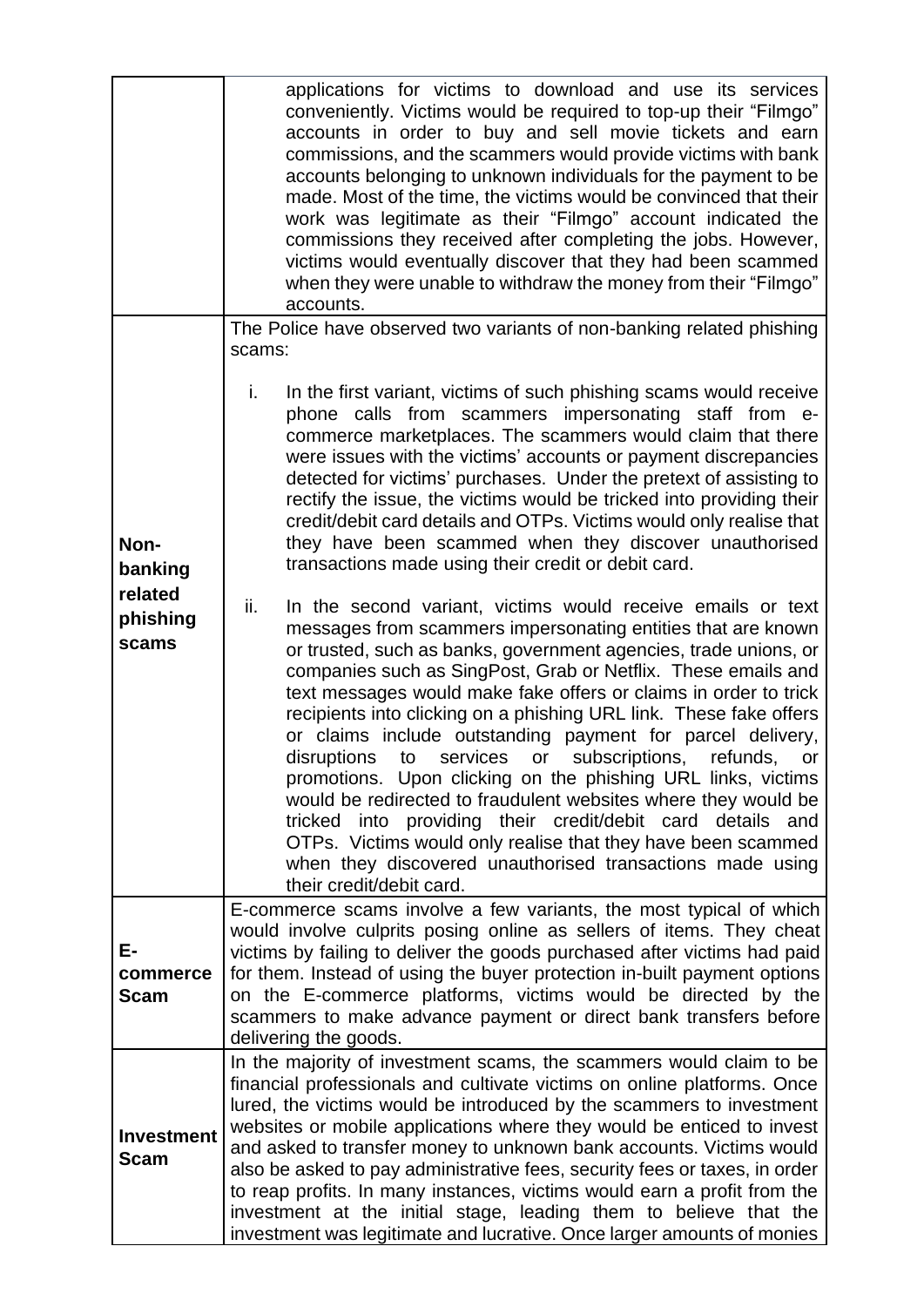|                                                | were deposited into the designated bank accounts or when the victims<br>realised they were unable to withdraw their money, the scammers would<br>become uncontactable.                                                                                                                                                                                                                                                                                                                                                                                                                                                                                                                                                                                                                                                                                                                                                                                                                                                                                                              |
|------------------------------------------------|-------------------------------------------------------------------------------------------------------------------------------------------------------------------------------------------------------------------------------------------------------------------------------------------------------------------------------------------------------------------------------------------------------------------------------------------------------------------------------------------------------------------------------------------------------------------------------------------------------------------------------------------------------------------------------------------------------------------------------------------------------------------------------------------------------------------------------------------------------------------------------------------------------------------------------------------------------------------------------------------------------------------------------------------------------------------------------------|
| Loan<br>Scam                                   | In the majority of these cases, the victims came across loan offers or<br>advertisements that were supposedly from licensed moneylenders or<br>banks and required victims to provide their personal information to obtain<br>the loan. Victims would also be asked to pay a small percentage of the<br>loan amount as administrative fees and once the money had been<br>the scammers, the scammers would become<br>transferred to<br>uncontactable. In some cases, the scammers would also ask the victims<br>to transfer more funds for various fees, but eventually, no loan was<br>disbursed to the victims.                                                                                                                                                                                                                                                                                                                                                                                                                                                                    |
| <b>Banking</b><br>related<br>phishing<br>scams | Culprits would impersonate legitimate banks e.g. DBS/POSB or<br>government officials such as SPF and MOM. Culprits would approach<br>victims via calls (phone call/in-app calls e.g. WhatsApp), where they<br>convince victims to provide their bank card /account details and OTPs<br>by pretending to assist them with issues concerning their bank card /<br>account. Culprits would also send unsolicited SMSes claiming that there<br>were issues with the victims' banking accounts, and the victims would be<br>asked to click on a link to resolve the issue. Upon clicking on the links<br>embedded in the text messages, victims would be redirected to fake<br>bank websites and asked to key in their iBanking account login details.<br>In some cases, the SMSes would state a phone number, belonging to<br>the scammers, that the victims could call back to seek help with their<br>suspended bank card. Subsequently, victims would<br>discover<br>unauthorised transactions made to their bank accounts after providing<br>their banking credentials and/or OTPs. |

# **ANNEX D**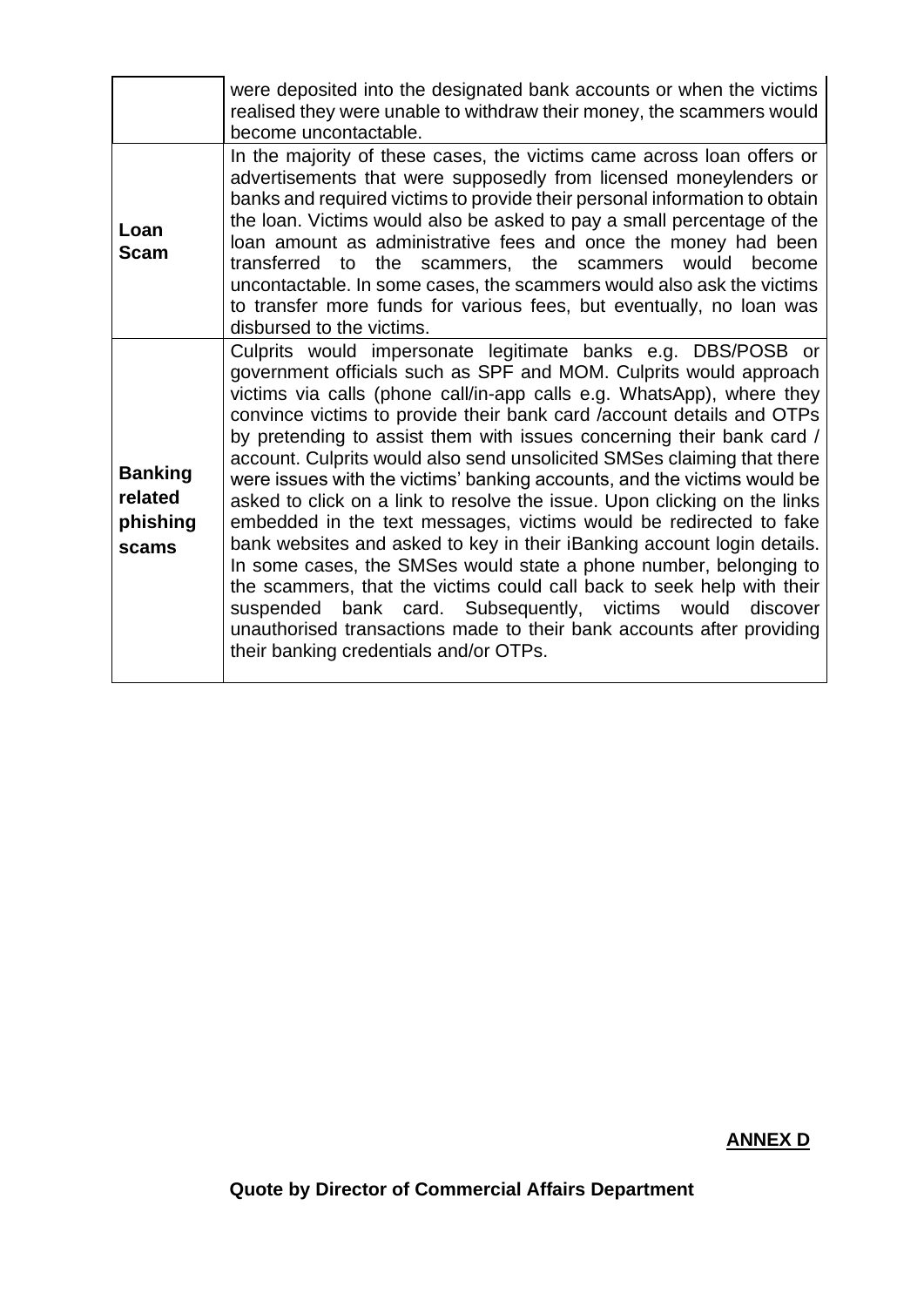Scams continue to increase, and scammers are constantly finding new ways to prey on victims' vulnerabilities. Many scams involve scammers who operate from outside of Singapore, using the internet to dupe their victims from afar. They use local money mules or take advantage of the victim's internet banking facilities to move the criminal proceeds out of Singapore, making recovery very difficult.

In response to this, the Anti-Scam Division was formed in March 2021 to ensure efficient enforcement coordination and swift information sharing to enhance the scamfighting efforts of the Singapore Police Force. Since the formation of the Anti-Scam Division, the Singapore Police Force has successfully busted 16 transnational syndicates together with our foreign counterparts, leading to the arrest of more than 200 syndicate members.

Our Anti-Scam Centre has also seen an exponential expansion of its partnership network. Our partnership with over 30 financial institutions has proved instrumental in interdicting scam proceeds. 2021 saw the Anti-Scam Centre recovering scam proceeds of over S\$102 million, almost twice the amount recovered in 2020. Our Anti-Scam Centre also proactively screens police reports for online monikers, URLs and advertisements linked to scammers' activities, and work with the relevant commercial entities (e.g. financial institutions, telcos, and online marketplaces) to disrupt the scammers' operations.

Whilst the Police will endeavour to safeguard the public from crime, combatting scams is a community effort, and the best defence against scams is an alert and discerning public. We will continue to curtail scammers' activities with the support of our stakeholders in the public and private sectors to achieve our vision of a Scam-Smart nation.

*– Mr. David Chew Director of Commercial Affairs Department*

#### **ANNEX E**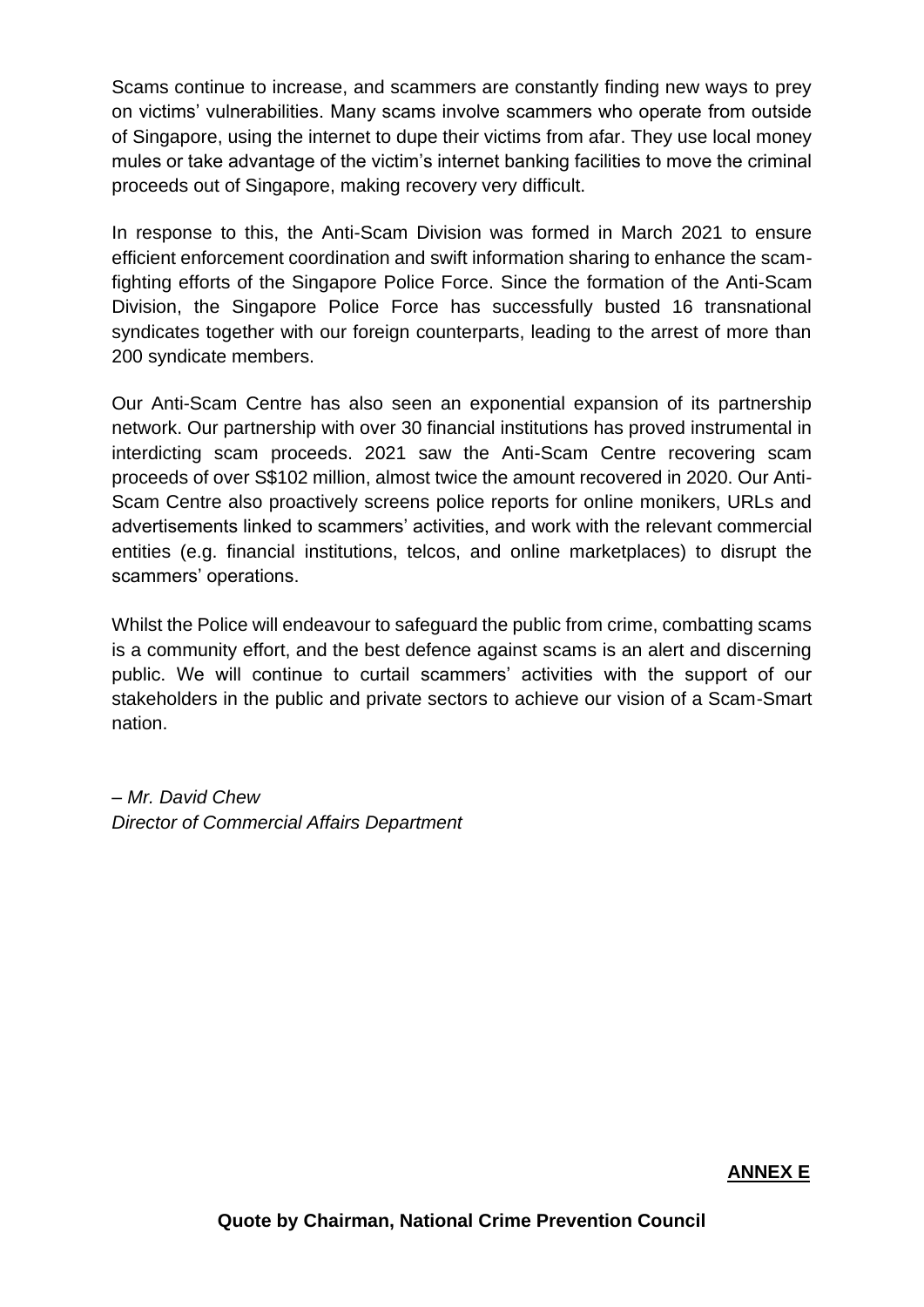With the number of scam cases on the rise, NCPC has redoubled its efforts in educating the public on scams. We will continue to leverage new technology and new content formats to reach out to the public in order to educate and protect them against scams. While tactics may change and get more sophisticated, the signs do not. Scammers are always out to get our personal and bank details or OTPs or money. They usually contact you from overseas via numbers with a '+' prefix. So, remember to spot these common scam signs in order not to become the next victim.

Vigilance still plays a critical role in scam prevention: All it takes is a few minutes of your time to look at the suspicious requests carefully and seek verification first before handing over any information and money. It is time well-spent to prevent yourself from experiencing the heartaches and monetary losses should you become a scam victim. Share these tips with your loved ones so that they are aware too!

I urge everyone to continue to stay alert and keep yourselves updated on the latest scams. I strongly believe that we can eventually win this fight against scams.

*- Mr. Gerald Singham Chairman, National Crime Prevention Council*

**ANNEX F**